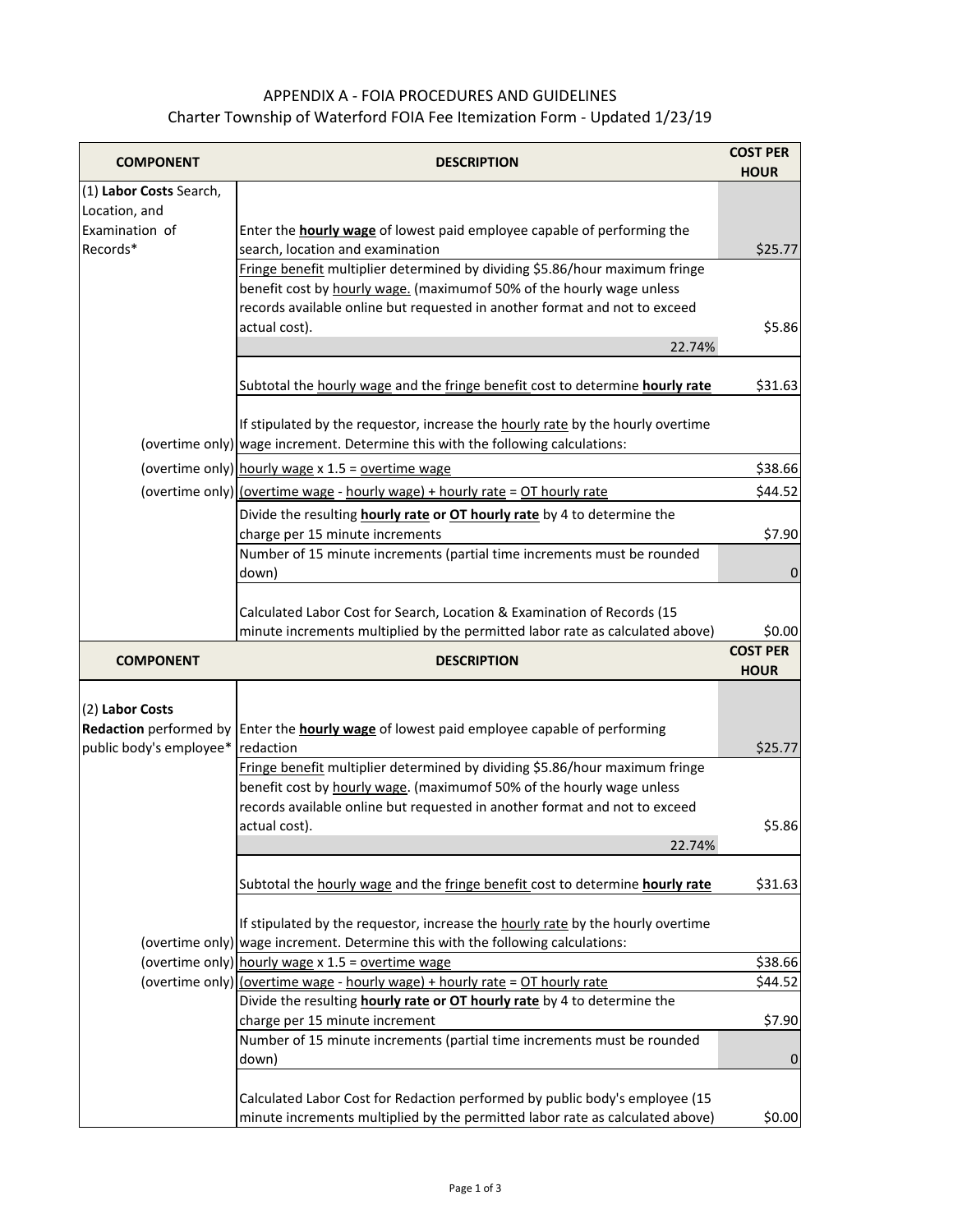| <b>COMPONENT</b>                                           | <b>DESCRIPTION</b>                                                                                                                                                                 | <b>COST PER</b><br><b>HOUR</b> |
|------------------------------------------------------------|------------------------------------------------------------------------------------------------------------------------------------------------------------------------------------|--------------------------------|
| (3) Labor Costs<br>Redaction performed by<br>a contractor* | Only permitted if the public body does not employ a person capable of<br>redacting the records as determined by the FOIA Coordinator). Enter name of<br>contracted person or firm: |                                |
|                                                            |                                                                                                                                                                                    |                                |
|                                                            | Enter the hourly rate charged by the contractor (may not exceed six (6) times<br>the State minimum wage (i.e. \$9.25 x 6 - \$55.50 as of $1/1/19$ )                                | \$0.00                         |
|                                                            | Number of 15 minute increments (partial time increments must be rounded<br>down)                                                                                                   | 0                              |
|                                                            | Calculated Labor Cost for Redaction performed by contractor (15 minute<br>increments multiplied by the permitted labor rate as calculated above)                                   | \$0.00                         |
| <b>COMPONENT</b>                                           | <b>DESCRIPTION</b>                                                                                                                                                                 | <b>COST PER</b><br><b>HOUR</b> |
| (4) Labor Costs                                            |                                                                                                                                                                                    |                                |
| Duplication, Copying and                                   |                                                                                                                                                                                    |                                |
| Transferring records to<br>non-paper physical              | Enter the <b>hourly wage</b> of lowest paid employee capable of performing the<br>duplication, copying or transferring of digital records to non-paper physical                    |                                |
| media                                                      | media                                                                                                                                                                              | \$25.77                        |
|                                                            | Fringe benefit multiplier determined by dividing \$5.86/hour maximum fringe                                                                                                        |                                |
|                                                            | benefit cost by hourly wage. (maximumof 50% of the hourly wage unless                                                                                                              |                                |
|                                                            | records available online but requested in another format and not to exceed                                                                                                         |                                |
|                                                            | actual cost).                                                                                                                                                                      | \$5.86                         |
|                                                            | 22.74%                                                                                                                                                                             |                                |
|                                                            | Subtotal the hourly wage and the fringe benefit cost to determine hourly rate                                                                                                      | \$31.63                        |
| (overtime only)                                            | If stipulated by the requestor, increase the hourly rate by the hourly overtime<br>wage increment. Determine this with the following calculations:                                 |                                |
| (overtime only)                                            | hourly wage $x 1.5$ = overtime wage                                                                                                                                                | \$38.66                        |
| (overtime only)                                            | (overtime wage - hourly wage) + hourly rate = OT hourly rate                                                                                                                       | \$44.52                        |
|                                                            | Divide the resulting hourly rate or OT hourly rate by 4 to determine the                                                                                                           |                                |
|                                                            | charge per 15 minute increment                                                                                                                                                     | \$7.90                         |
|                                                            | Number of 15 minute increments (partial time increments must be rounded                                                                                                            | $\mathbf{0}$                   |
|                                                            | down)<br>Calculated Labor Cost for Duplication, Copying and Transferring records to                                                                                                |                                |
|                                                            | non-paper physical media (15 minute increments multiplied by the permitted                                                                                                         |                                |
|                                                            | labor rate as calculated above)                                                                                                                                                    | \$0.00                         |
| <b>COMPONENT</b>                                           | <b>DESCRIPTION</b>                                                                                                                                                                 | <b>COST PER</b>                |
| (5) Non-Paper Physical                                     |                                                                                                                                                                                    |                                |
| Media                                                      | Actual and most reasonably economical cost of:                                                                                                                                     |                                |
| CDR 700MB with hard                                        |                                                                                                                                                                                    |                                |
| case                                                       | Cost per cd<br>Number Used                                                                                                                                                         | \$0.50<br>0                    |
|                                                            | CDR total cost                                                                                                                                                                     | \$0.00                         |
| DVR 4.76GB with hard                                       |                                                                                                                                                                                    |                                |
| case                                                       | Cost per DVR                                                                                                                                                                       | \$0.00                         |
|                                                            | Number Used                                                                                                                                                                        |                                |
|                                                            | DVR total cost                                                                                                                                                                     | \$0.00                         |
| USB Flash Drive 8BG                                        | Cost per flash drive                                                                                                                                                               | \$0.00                         |
|                                                            | Number used                                                                                                                                                                        | $\Omega$                       |
|                                                            | Flash drive total cost                                                                                                                                                             | \$0.00                         |